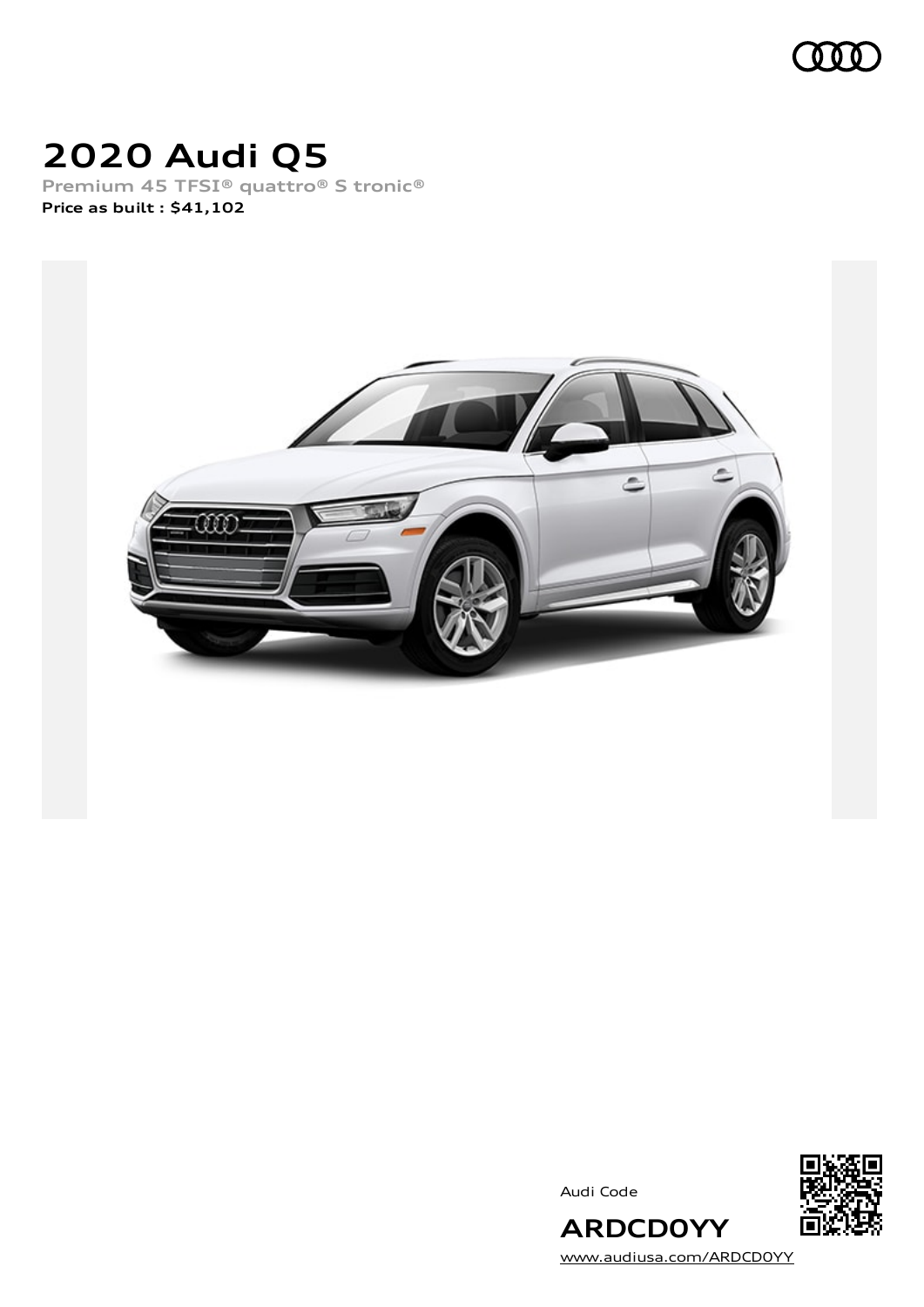### **Summary**

**Audi 2020 Audi Q5** Premium 45 TFSI® quattro® S tronic®

**Price as buil[t](#page-8-0)** \$41,102

#### **Exterior colour**

Ibis White

### **Interior colour**

| Seats     | Black |
|-----------|-------|
| Dashboard | Black |
| Carpet    | Black |
| Headliner | Gray  |

#### **Technical Specifications**

| Engine type                  | 2.0-liter four-cylinder                              |
|------------------------------|------------------------------------------------------|
| stroke                       | Displacement/Bore and $1,984/82.5 \times 92.8$ cc/mm |
| Torque                       | 273 lb-ft@rpm                                        |
| Top track speed              | 130 mph mph                                          |
| Acceleration (0 - 60<br>mph) | 5.9 seconds seconds                                  |
| Recommended fuel             | Premium                                              |



#### **Further Information**

| Warranty        |             |  |
|-----------------|-------------|--|
|                 | N٥          |  |
| Mileage         | 2,000 miles |  |
| Type of vehicle | Used car    |  |
|                 |             |  |

#### **Audi Code** ARDCD0YY

**Your configuration on www.audiusa.com** [www.audiusa.com/ARDCD0YY](https://www.audiusa.com/ARDCD0YY)

**Commission number** 4f1268f70a0e0ae764ac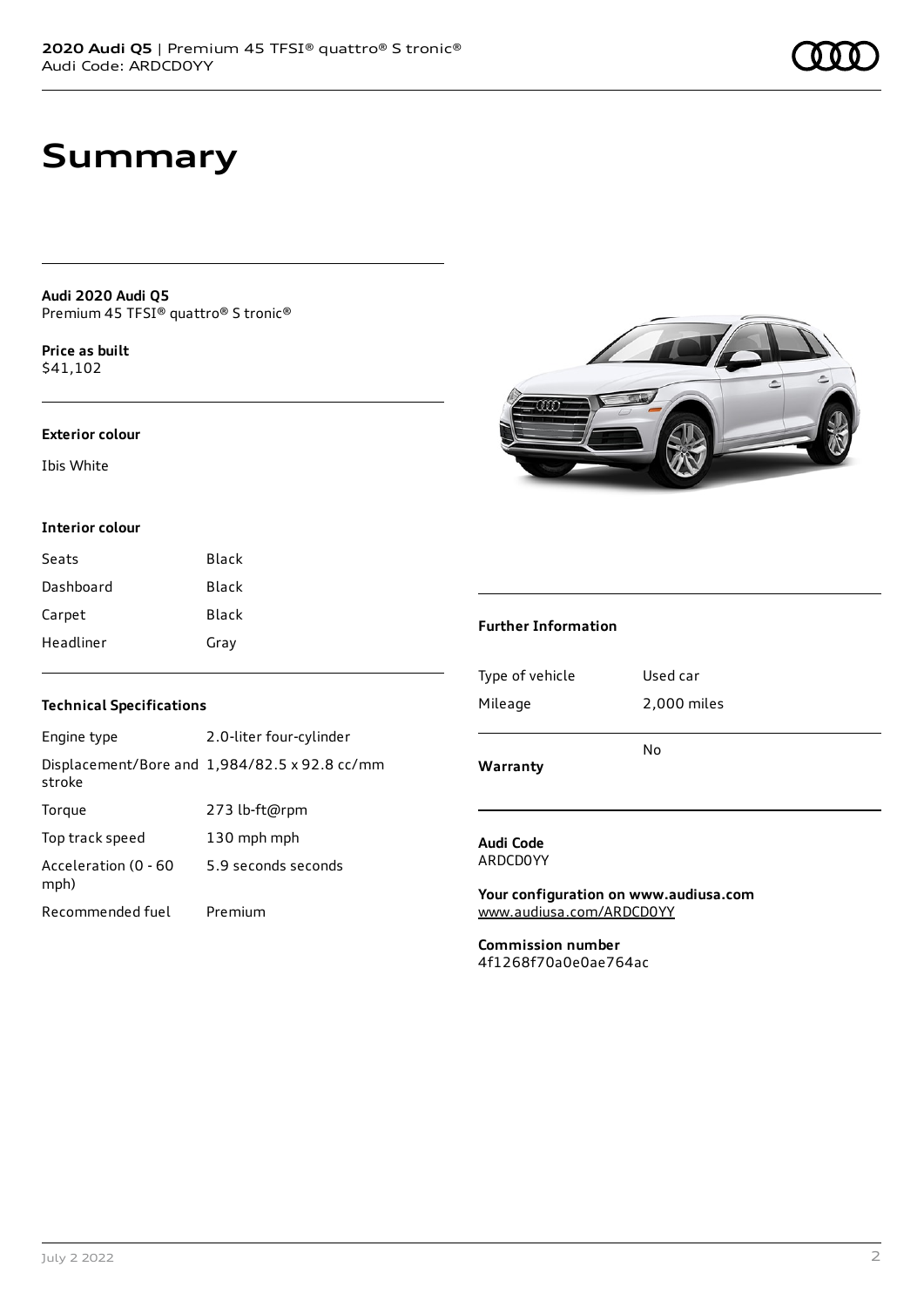

# **Standard features**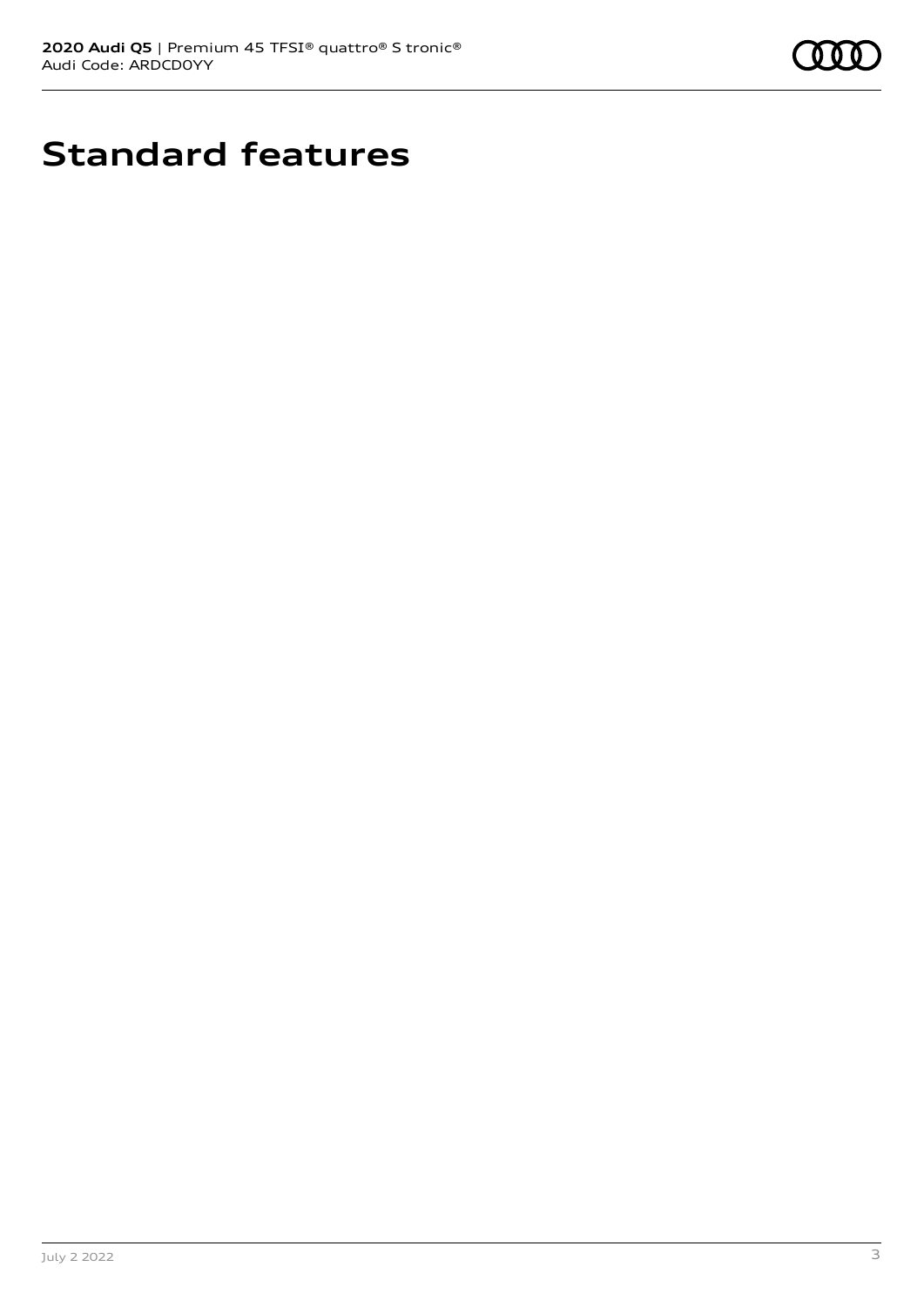### **Dealer remarks**

Check out this 2020!

Very clean and very well priced! The engine breathes better thanks to a turbocharger, improving both performance and economy. With fewer than a thousand miles on the odometer, this 4 door sport utility vehicle prioritizes comfort, safety and convenience. All of the premium features expected of an Audi are offered, including: automatic dimming door mirrors, power windows, and leather upholstery. Smooth gearshifts are achieved thanks to the 2 liter 4 cylinder engine, and for added security, dynamic Stability Control supplements the drivetrain.

We pride ourselves in consistently exceeding our customer's expectations. Please don't hesitate to give us a call.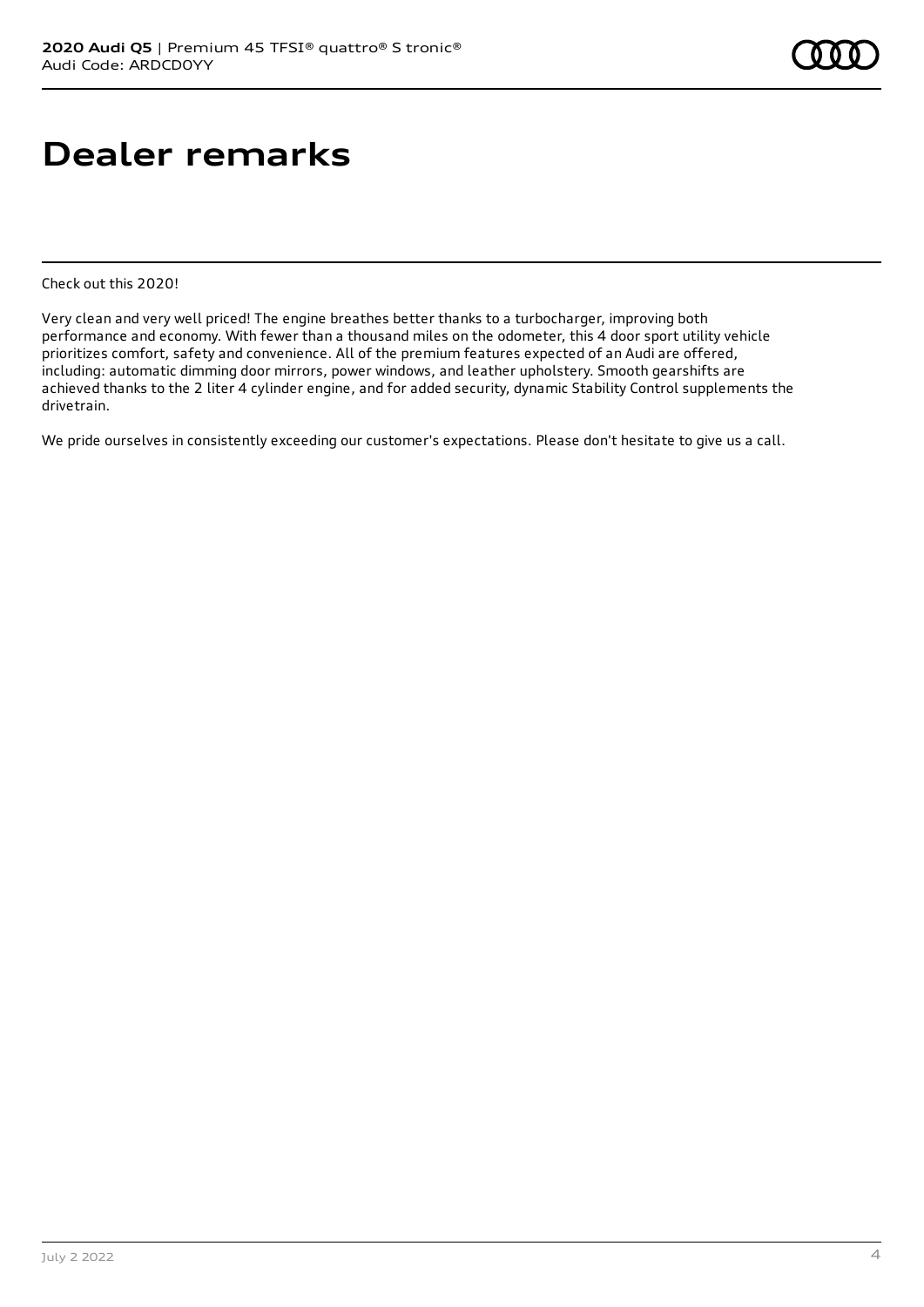Transmission Seven-speed S tronic® dual-clutch

automatic transmission

# **Technical Specifications**

**(1/2)**

| Engineering   Performance                   |                                                                            | <b>Steering</b>                 |                                                                      |
|---------------------------------------------|----------------------------------------------------------------------------|---------------------------------|----------------------------------------------------------------------|
| Engine type                                 | 2.0-liter four-cylinder                                                    | Steering type                   | Electromechanical power steering<br>system                           |
| Power Level                                 | 45                                                                         | Turning diameter, curb- 38.4 ft |                                                                      |
| Displacement                                | 2.01                                                                       | to-curb                         |                                                                      |
| Max. output ps/hp                           | 248 @ rpm                                                                  | Steering ratio                  | 15.8:1                                                               |
| Towing capacity                             | 4,400-lb lb                                                                |                                 |                                                                      |
| Torque                                      | 273 lb-ft@rpm                                                              | Suspension                      |                                                                      |
| Valvetrain                                  | 16-valve DOHC with Audi valvelift<br>system                                | Front axle                      | Five-link front suspension                                           |
| Acceleration (0 - 60<br>mph)                | 5.9 seconds seconds                                                        | Rear axle                       | Five-link rear suspension                                            |
| Engine block                                | Cast-iron                                                                  | <b>Brake system</b>             |                                                                      |
| Induction/fuel injection Turbocharged/TFSI® |                                                                            |                                 |                                                                      |
| Cylinder head                               | Aluminum-alloy                                                             | Front brakes                    | 13.3 (ventilated disc) in                                            |
| stroke                                      | Displacement/Bore and 1,984/82.5 x 92.8 cc/mm                              | Rear brakes                     | 13.0 (ventilated disc) in                                            |
| Top track speed                             | 130 mph mph                                                                | <b>Body</b>                     |                                                                      |
| <b>Electrical system</b>                    |                                                                            | Material                        | Multi-material body construction<br>(steel and aluminum composition) |
| Alternator                                  | 110-150 A                                                                  |                                 |                                                                      |
| Battery                                     | 420 A/75 Ah                                                                | <b>Warranty   Maintenance</b>   |                                                                      |
| <b>Driveline</b>                            |                                                                            | Warranty                        | 4-year/50,000-mile Audi New<br>Vehicle Limited Warranty              |
| Drivetrain type                             | quattro <sup>®</sup> all-wheel drive with ultra <sup>®</sup><br>technology |                                 |                                                                      |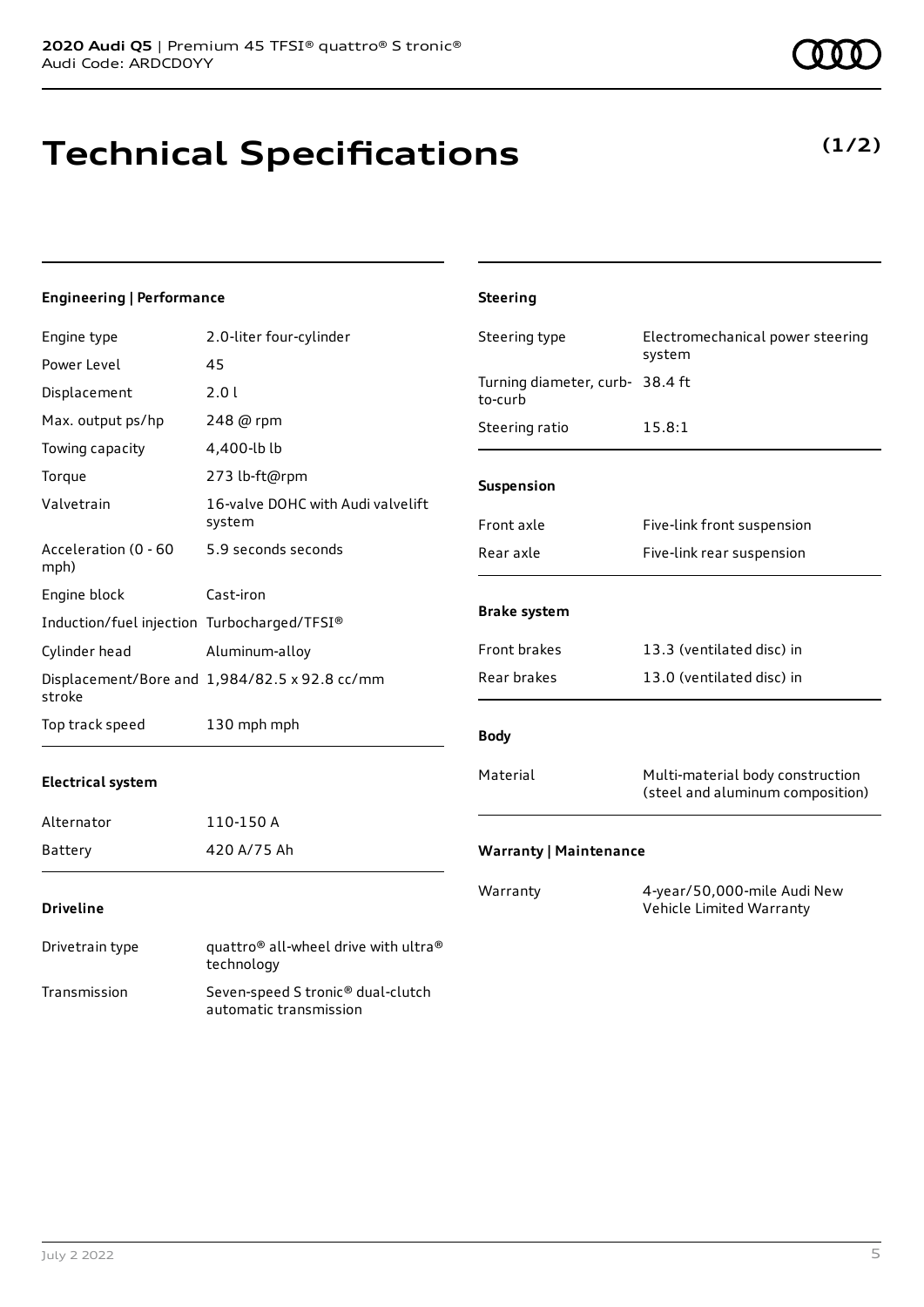## **Technical Specifications**

### **Exterior Measurements**

| Height                           | 65.3 in  |
|----------------------------------|----------|
| Overall width without<br>mirrors | 74.5 in  |
| Length                           | 183.6 in |
| Wheelbase                        | 111.0 in |
| Drag coefficient                 | 0.32 Cw  |
| Overall width with<br>mirrors    | 84 3 in  |
| Track rear                       | 63.3 in  |
| Track front                      | 63.6 in  |
| Curb weight                      | 4045 lb  |
| Ground clearance,<br>loaded      | 8.2 in   |

#### **Interior measurements**

| Seating capacity                          | 5                      |
|-------------------------------------------|------------------------|
| Shoulder room, rear                       | 56.5 in                |
| Head room with front<br>sunroof           | 40.2 in                |
| Leg room, rear                            | 37.8 in                |
| Shoulder room, front                      | 57.7 in                |
| Head room with rear<br>sunroof            | 37.7 in                |
| Head room, rear                           | 39.3 in                |
| Leg room, front                           | 41.0 in                |
| Head room, front                          | 41.7 in                |
| Cargo volume, rear<br>seatbacks up/folded | 25.1/53.1 cu ft, cu ft |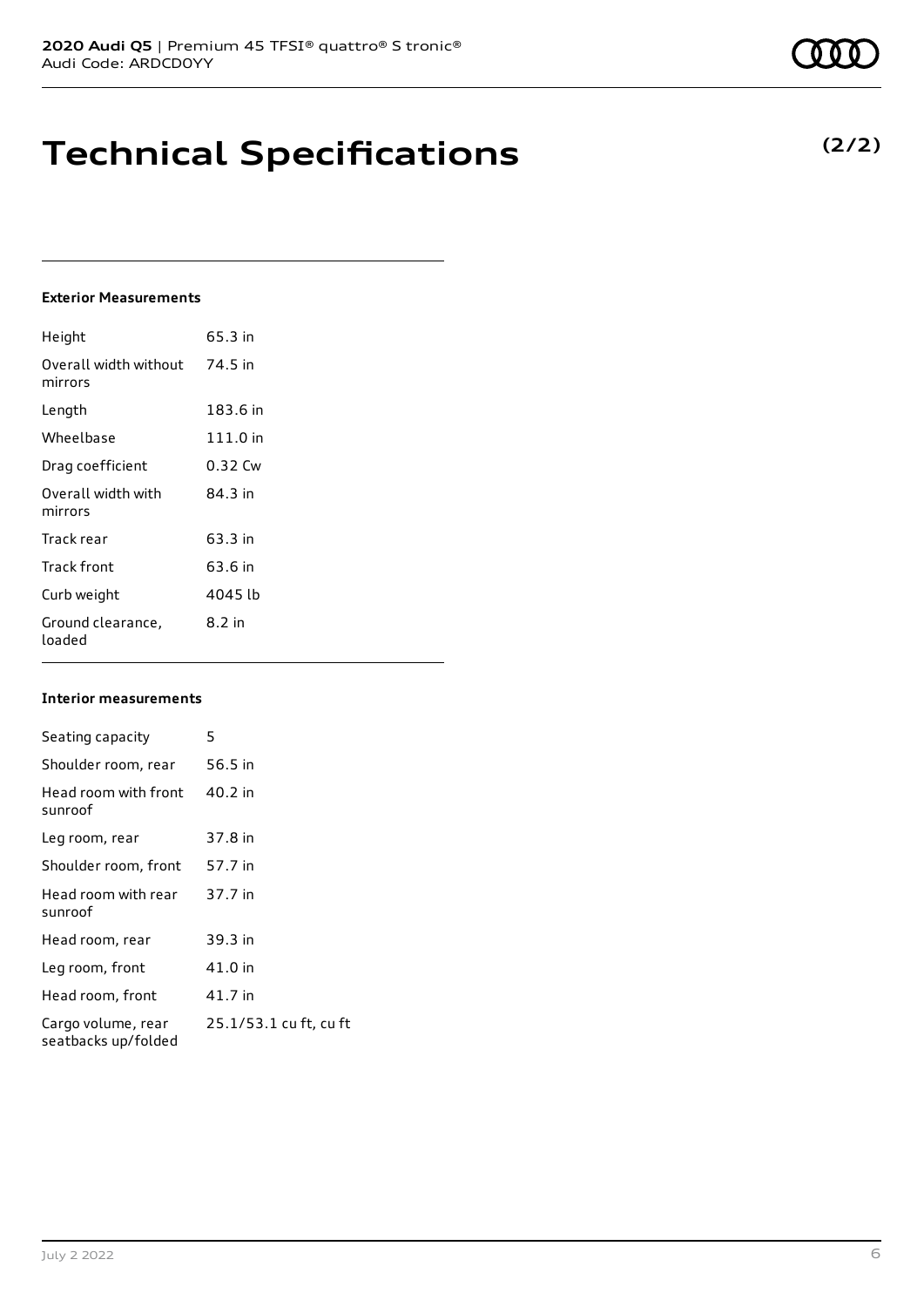### **Consumption- and emission**

**Consumption by NEDC**

combined 24 mpg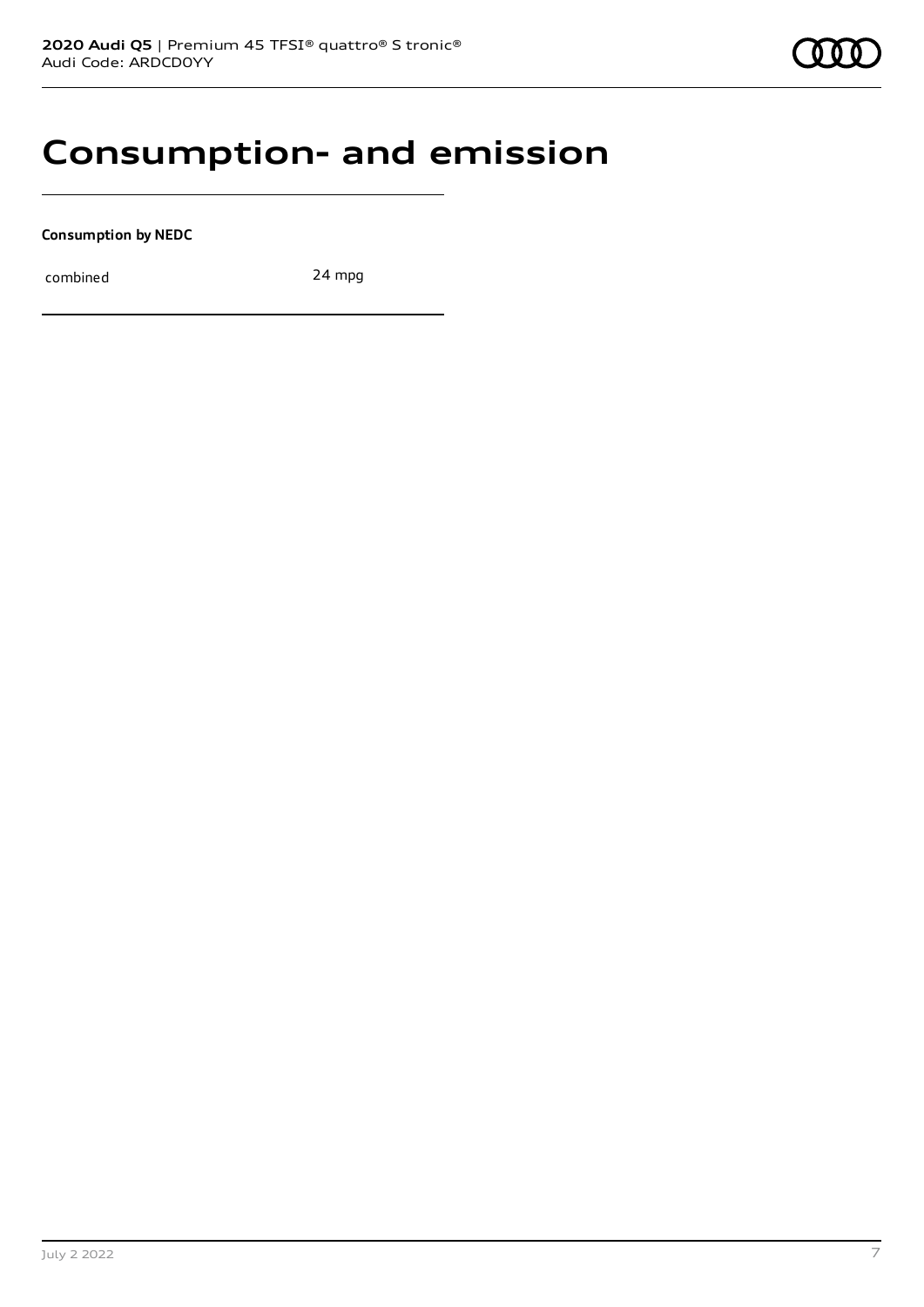

### **Contact**

Dealer **Audi Palo Alto**

1730 Embarcadero Rd 94303 Palo Alto CA

Phone: 6508566300 FAX: 6508562337

www: [https://www.audipaloalto.com](https://www.audipaloalto.com/)